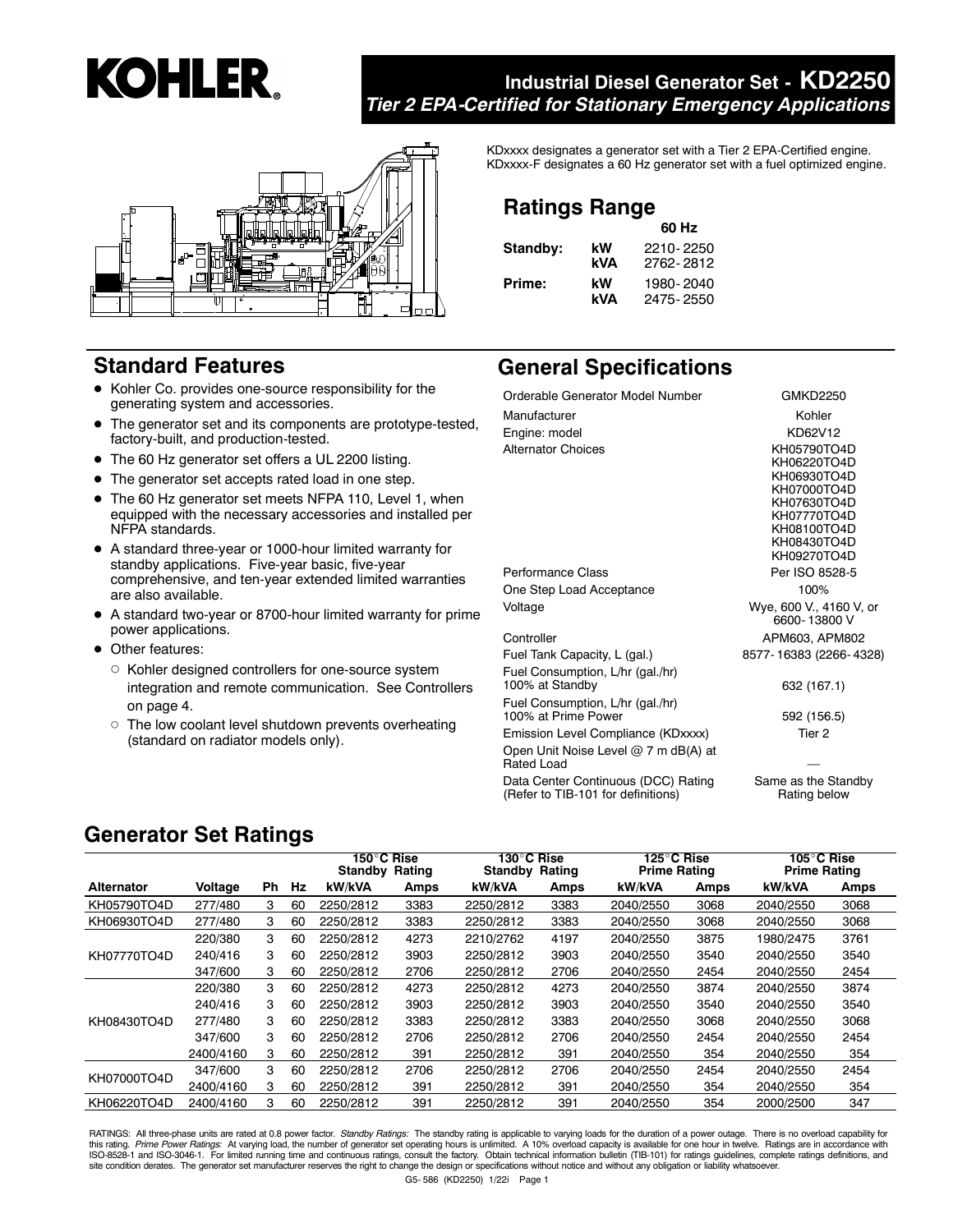# **KOHLER.**

# **Industrial Diesel Generator Set - KD2250** *Tier 2 EPA-Certified for Stationary Emergency Applications*

|                   |            |    |    | 130°C Rise<br>Standby<br>Rating |      | 105°C Rise<br><b>Prime Rating</b> |      |  |
|-------------------|------------|----|----|---------------------------------|------|-----------------------------------|------|--|
| <b>Alternator</b> | Voltage    | Ph | Hz | kW/kVA                          | Amps | kW/kVA                            | Amps |  |
|                   | 3810/6600  | 3  | 60 | 2250/2812                       | 246  | 2040/2550                         | 224  |  |
| KH07630TO4D       | 7200/12470 | 3  | 60 | 2250/2812                       | 131  | 2040/2550                         | 119  |  |
|                   | 7620/13200 | 3  | 60 | 2250/2812                       | 123  | 2040/2550                         | 112  |  |
|                   | 7970/13800 | 3  | 60 | 2250/2812                       | 118  | 2040/2550                         | 107  |  |
|                   | 3810/6600  | 3  | 60 | 2250/2812                       | 246  | 2040/2550                         | 224  |  |
| KH08100TO4D       | 7200/12470 | 3  | 60 | 2250/2812                       | 131  | 2040/2550                         | 119  |  |
|                   | 7620/13200 | 3  | 60 | 2250/2812                       | 123  | 2040/2550                         | 112  |  |
|                   | 7970/13800 | 3  | 60 | 2250/2812                       | 118  | 2040/2550                         | 107  |  |
| KH09270TO4D       | 3810/6600  | 3  | 60 | 2250/2812                       | 246  | 2040/2550                         | 224  |  |
|                   | 7200/12470 | 3  | 60 | 2250/2812                       | 131  | 2040/2550                         | 119  |  |
|                   | 7620/13200 | 3  | 60 | 2250/2812                       | 123  | 2040/2550                         | 112  |  |
|                   | 7970/13800 | 3  | 60 | 2250/2812                       | 118  | 2040/2550                         | 107  |  |

| <b>Engine Specifications</b>                                      | 60 Hz                           | <b>Fuel Consumption</b>                                                   | 60 Hz                      |  |
|-------------------------------------------------------------------|---------------------------------|---------------------------------------------------------------------------|----------------------------|--|
| Manufacturer                                                      | Kohler                          | Diesel, Lph (gph) at % load                                               | <b>Standby Rating</b>      |  |
| Engine: model                                                     | KD62V12                         | 100%                                                                      | 632 (167.1)                |  |
| Engine: type                                                      | 4-Cycle, Turbocharged,          | 75%                                                                       | 518<br>(136.9)             |  |
|                                                                   | Intercooled                     | 50%                                                                       | 360<br>(95.2)              |  |
| Cylinder arrangement                                              | $12-V$                          | 25%                                                                       | 210<br>(55.4)              |  |
| Displacement, L (cu. in.)                                         | 62 (3783)                       | Diesel, Lph (qph) at % load                                               | <b>Prime Rating</b>        |  |
| Bore and stroke, mm (in.)                                         | 175 x 215 (6.89 x 8.46)         | 100%                                                                      | 592 (156.5)                |  |
| Compression ratio                                                 | 16.0:1                          | 75%                                                                       | 463<br>(122.2)             |  |
| Piston speed, m/min. (ft./min.)                                   | 774 (2539)                      |                                                                           |                            |  |
| Main bearings: quantity, type                                     | 7, Precision Half Shells        | 50%                                                                       | 333<br>(87.9)              |  |
| Rated rpm                                                         | 1800                            | 25%                                                                       | 203<br>(53.7)              |  |
| Max. power at rated rpm, kWm (BHP)                                | 2500 (3352)                     | <b>Radiator System</b>                                                    | 60 Hz                      |  |
| Cylinder head material                                            | Cast Iron                       | Ambient temperature, °C (°F)*                                             | 50 (122)<br>40 (104)       |  |
| Crankshaft material                                               | Steel                           | Engine jacket water capacity, L (gal.)                                    | 356 (94)                   |  |
| Valve (exhaust) material                                          | Steel                           | Radiator system capacity, including                                       |                            |  |
| Governor: type, make/model                                        | <b>KODEC Electronic Control</b> | engine, L (gal.)                                                          | 643 (170)<br>539 (142)     |  |
| Frequency regulation, no-load to-full load                        | Isochronous                     | Engine jacket water flow, Lpm (gpm)                                       | 2082 (550)                 |  |
| Frequency regulation, steady state                                | ±0.25%                          | Heat rejected to cooling water at rated<br>kW, dry exhaust, kW (Btu/min.) | 820 (46632)                |  |
| Frequency<br>Fixed                                                |                                 | Charge cooler water flow, Lpm (qpm)                                       | 662 (174)                  |  |
| Air cleaner type, all models                                      | Dry                             | Heat rejected to charge cooling water at                                  |                            |  |
| <b>Lubricating System</b>                                         | 60 Hz                           | rated kW, dry exhaust, kW (Btu/min.)<br>Water pump type                   | 730 (41514)<br>Centrifugal |  |
| Type                                                              | <b>Full Pressure</b>            | Fan diameter, including blades, mm (in.)                                  | 1901 (75)<br>2235 (88)     |  |
| Oil pan capacity with filter (initial fill),                      |                                 | Fan, kWm (HP)                                                             | 90 (120.7)<br>85 (114)     |  |
| $L$ (qt.) $\S$                                                    | 335 (354)                       | Max. restriction of cooling air, intake and                               |                            |  |
| Oil filter: quantity, type §                                      | 6, Cartridge                    | discharge side of radiator, kPa (in. $H_2O$ )                             | 0.125(0.5)                 |  |
| Oil cooler                                                        | Water-Cooled                    | * Enclosure with enclosed silencer reduces ambient temperature            |                            |  |
| Kohler recommends the use of Kohler Genuine oil and filters.<br>ş |                                 | capability by $5^{\circ}$ C (9 $^{\circ}$ F).                             |                            |  |
| <b>Fuel System</b>                                                | 60 Hz                           | Remote Radiator System <sup>+</sup>                                       | 60 Hz                      |  |
| Fuel supply line, min. ID, mm (in.)                               | 25(1.0)                         | Exhaust manifold type                                                     | Dry                        |  |
|                                                                   | $1010 - 1010$                   | Connection sizes:                                                         | Class 150 ANSI Flange      |  |

| ו שטו ט פוטווו                                                       | ---                                                 |
|----------------------------------------------------------------------|-----------------------------------------------------|
| Fuel supply line, min. ID, mm (in.)                                  | 25(1.0)                                             |
| Fuel return line, min. ID, mm (in.)                                  | 19 (0.75)                                           |
| Max. fuel flow, Lph (qph)                                            | 848 (224.0)                                         |
| Min./max. fuel pressure at engine supply<br>connection, kPa (in. Hg) | $-30/30$ ( $-8.8/8.8$ )                             |
| Maximum diesel fuel lift, m (ft.)                                    | 3.7(12)                                             |
| Max. return line restriction, kPa (in. Hq)                           | 30(8.9)                                             |
| Fuel filter: quantity, type                                          | 2, Primary Engine Filter<br>2, Fuel/Water Separator |
|                                                                      |                                                     |

Water inlet/outlet, mm (in.) 216 (8.5) Bolt Circle Intercooler inlet/outlet, mm (in.) 178 (7.0) Bolt Circle Static head allowable above engine, kPa  $(\text{ft. H}_2\text{O})$  70 (23.5) Contact your local distributor for cooling system options and specifications based on your specific requirements.

Recommended fuel #2 Diesel ULSD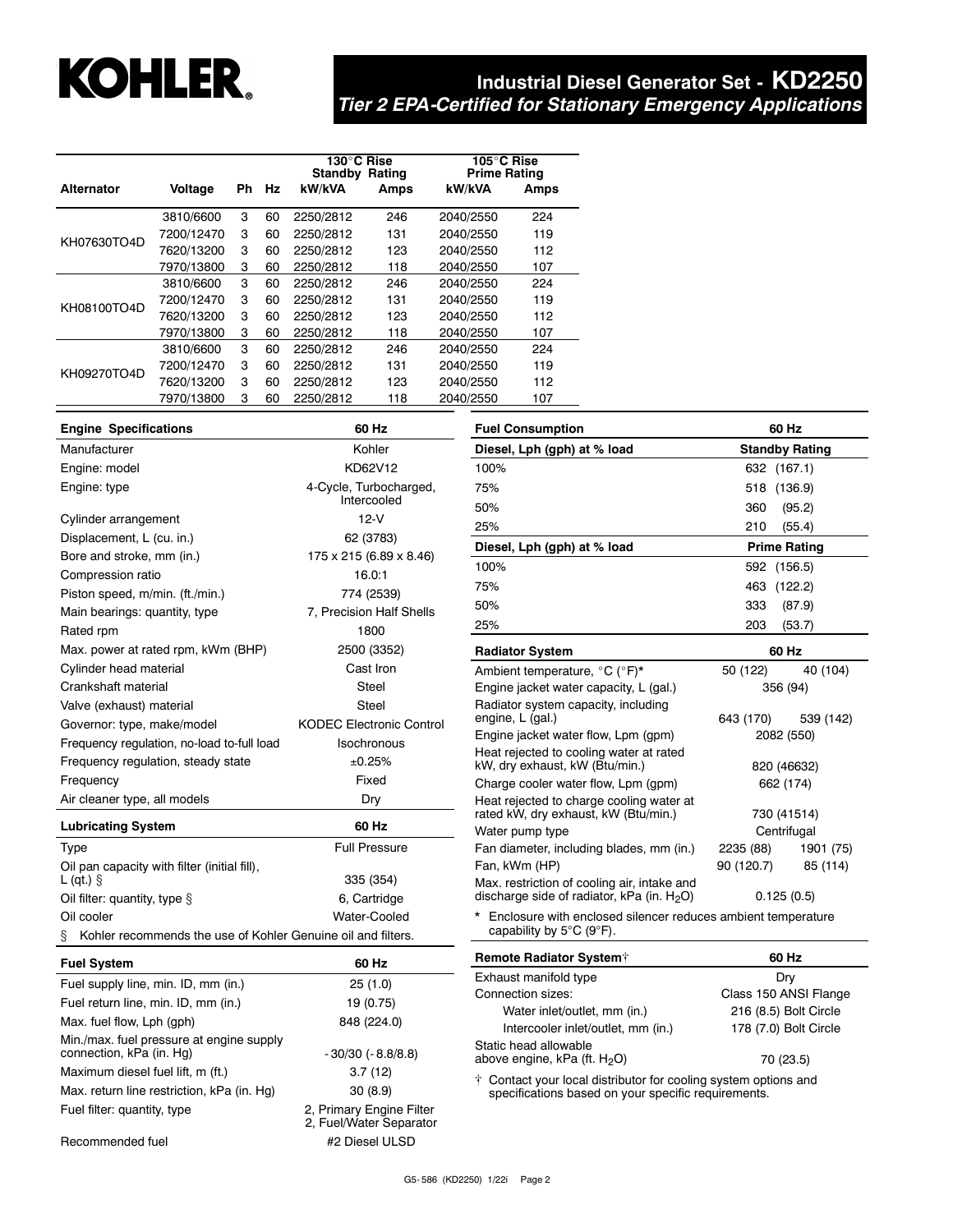

| <b>Exhaust System</b>                                                                                                | 60 Hz                                                             |  |  |
|----------------------------------------------------------------------------------------------------------------------|-------------------------------------------------------------------|--|--|
| Exhaust flow at rated kW, m <sup>3</sup> /min. (cfm)                                                                 | 536 (18928)                                                       |  |  |
| Exhaust temperature at rated kW at<br>25°C (77°F) ambient, dry exhaust,<br>$^{\circ}$ C ( $^{\circ}$ F)              | 510 (950)                                                         |  |  |
| Maximum allowable back pressure,<br>kPa (in. Hg)                                                                     | 8.5(2.5)                                                          |  |  |
| Exh. outlet size at eng. hookup, mm<br>(in.)                                                                         | See ADV drawing                                                   |  |  |
| <b>Electrical System</b>                                                                                             | 60 Hz                                                             |  |  |
| Battery charging alternator:                                                                                         |                                                                   |  |  |
| Ground (negative/positive)                                                                                           | Negative                                                          |  |  |
| Volts (DC)                                                                                                           | 24                                                                |  |  |
| Ampere rating                                                                                                        | 140                                                               |  |  |
| Starter motor qty. at starter motor<br>power rating, rated voltage (DC)                                              | Standard: 2 @ 9 kW, 24;<br>Redundant (optional);<br>2 @ 15 kW, 24 |  |  |
| Battery, recommended cold cranking<br>amps (CCA):                                                                    |                                                                   |  |  |
| Quantity, CCA rating each, type<br>(with standard starters)                                                          | 4, 1110, AGM                                                      |  |  |
| Quantity, CCA rating each, type<br>(with redundant starters)                                                         | 8, 1110, AGM                                                      |  |  |
| Battery voltage (DC)                                                                                                 | 12                                                                |  |  |
| <b>Air Requirements</b>                                                                                              | 60 Hz                                                             |  |  |
| Radiator-cooled cooling air,<br>m <sup>3</sup> /min. (scfm)‡                                                         | $50^{\circ}$ C<br>$40^{\circ}$ C<br>2549 (90000) 2321 (82000)     |  |  |
| Cooling air required for generator set<br>when equipped with city water cooling<br>or remote radiator, based on 14°C |                                                                   |  |  |
| (25°F) rise, m <sup>3</sup> /min. (scfm) $\ddagger$                                                                  | 1002 (35385)                                                      |  |  |
| Combustion air, m <sup>3</sup> /min. (cfm)                                                                           | 191 (6745)                                                        |  |  |
| Heat rejected to ambient air:                                                                                        |                                                                   |  |  |
| Engine, kW (Btu/min.)                                                                                                | 120 (6824)                                                        |  |  |
| Alternator, kW (Btu/min.)                                                                                            | 160 (9099)                                                        |  |  |
| ‡ Air density = 1.20 kg/m <sup>3</sup> (0.075 lbm/ft <sup>3</sup> )                                                  |                                                                   |  |  |

|                          | <b>Alternator Specifications</b>         | 60 Hz                                                             |  |  |
|--------------------------|------------------------------------------|-------------------------------------------------------------------|--|--|
| Type                     |                                          | 4-Pole, Rotating-Field                                            |  |  |
| Exciter type             |                                          | Brushless, Permanent-<br><b>Magnet Pilot Exciter</b>              |  |  |
| Voltage regulator        |                                          | Solid-State, Volts/Hz                                             |  |  |
| Insulation:              |                                          | <b>NEMA MG1, UL 1446.</b><br>Vacuum Pressure<br>Impregnated (VPI) |  |  |
| Material                 |                                          | Class H, Synthetic,<br>Nonhygroscopic                             |  |  |
|                          | Temperature rise                         | 130°C, 150°C Standby                                              |  |  |
| Bearing: quantity, type  |                                          | 1 or 2. Sealed                                                    |  |  |
| Coupling type            |                                          | Flexible Disc or Coupling                                         |  |  |
| Amortisseur windings     |                                          | Full                                                              |  |  |
|                          | Alternator winding type (up to 600 V)    | <b>Random Wound</b>                                               |  |  |
|                          | Alternator winding type (above 600 V)    | Form Wound                                                        |  |  |
| Rotor balancing          |                                          | 125%                                                              |  |  |
|                          | Voltage regulation, no-load to full-load | $+0.25%$                                                          |  |  |
|                          | Unbalanced load capability               | 100% of Rated<br><b>Standby Current</b>                           |  |  |
| Peak motor starting kVA: |                                          | (35% dip for<br>voltages below)                                   |  |  |
| 480 V                    | KH05790TO4D                              | 5225                                                              |  |  |
| 480 V                    | KH06930TO4D                              | 5990                                                              |  |  |
| 480 V                    | KH08430TO4D                              | 9908                                                              |  |  |

# **Alternator Standard Features**

- The pilot-excited, permanent magnet (PM) alternator provides superior short-circuit capability.
- All models are brushless, rotating-field alternators.
- NEMA MG1, IEEE, and ANSI standards compliance for temperature rise and motor starting.
- Sustained short-circuit current of up to 300% of the rated current for up to 10 seconds.
- **•** Sustained short-circuit current enabling downstream circuit breakers to trip without collapsing the alternator field.
- Self-ventilated and dripproof construction.
- Superior voltage waveform from two-thirds pitch windings and skewed stator.
- Brushless alternator with brushless pilot exciter for excellent load response.

**NOTE:** See TIB- 102 Alternator Data Sheets for alternator application data and ratings, efficiency curves, voltage dip with motor starting curves, and short circuit decrement curves.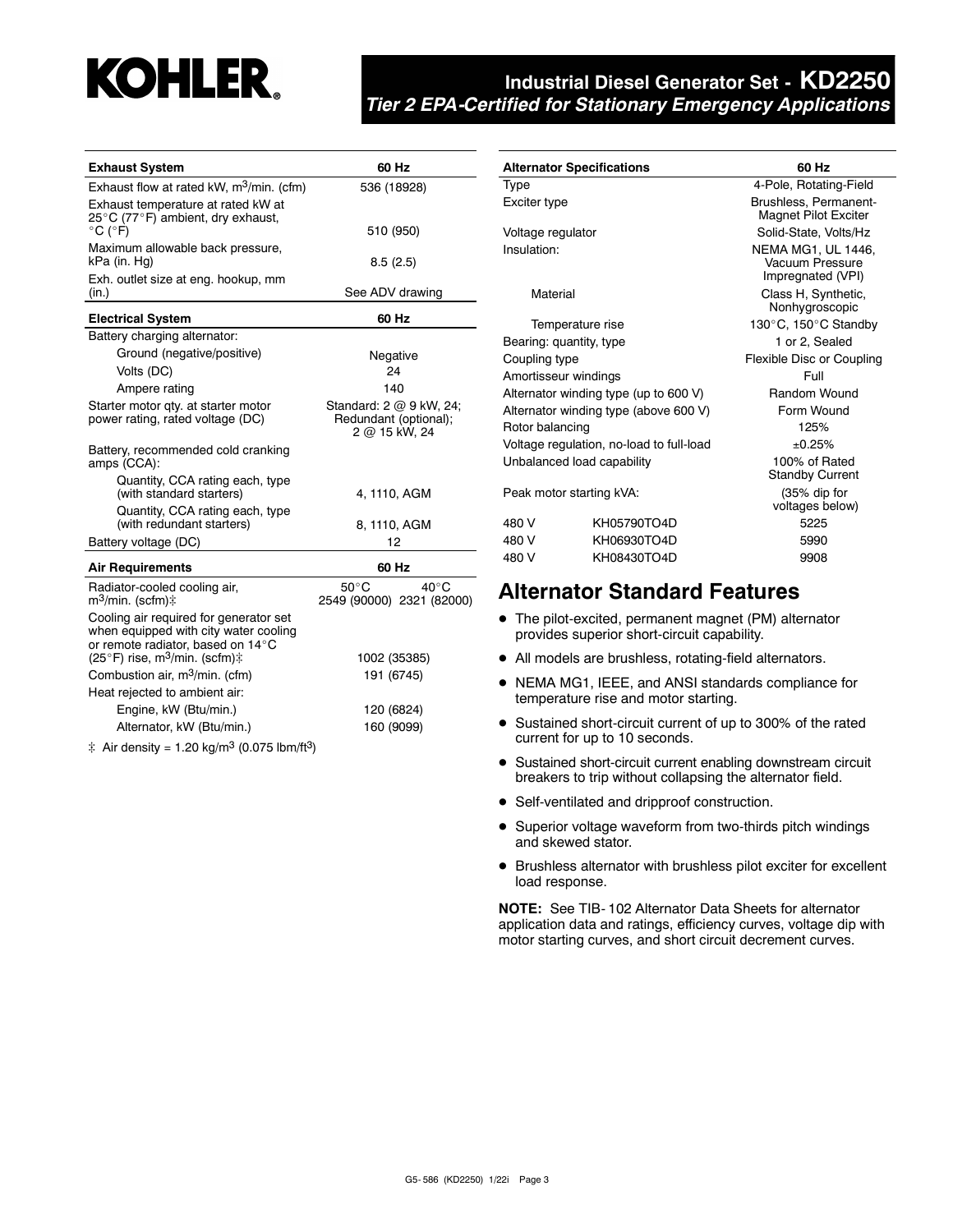

# **Controllers**



#### **APM802 Controller**

Provides advanced control, system monitoring, and system diagnostics for optimum performance and compatibility.

- 12-inch graphic display with touch screen and menu control provide easy local data access
- Measurements are selectable in metric or English units
- $\bullet$ User language is selectable
- Two USB ports allow connection of a flash drive, mouse, or keypad
- Electrical data, mechanical data, and system settings can be saved to a flash drive
- Ethernet port allows connection to a PC type computer or Ethernet switch
- The controller supports Modbus® RTU and TCP protocols
- NFPA 110 Level 1 capability

Refer to G6-152 for additional controller features and accessories.

Modbus<sup>®</sup> is a registered trademark of Schneider Electric.

# **KOHI ED**

#### **APM603 Controller**

Provides advanced control, system monitoring, and system diagnostics for optimum performance and compatibility.

- 7-inch graphic display with touch screen and menu control provides easy local data access
- Measurements are selectable in metric or English units
- Paralleling capability to control up to 8 generators on an isolated bus with first-on logic, synchronizer, kW and kVAR load sharing, and protective relays
- Note: Parallel with other APM603 controllers only
- Generator management to turn paralleled generators off and on as required by load demand
- Load management to connect and disconnect loads as required
- $\bullet$ Controller supports Modbus<sup>®</sup> RTU, Modbus<sup>®</sup> TCP, SNMP and BACnet
- Integrated voltage regulator with ±0.25% regulation
- $\bullet$ Built-in alternator thermal overload protection
- $\bullet$  UL-listed overcurrent protective device
- NFPA 110 Level 1 capability

Refer to G6-162 for additional controller features and accessories.

BACNet<sup>®</sup> is a registered trademark of ASHRAE.

# **Codes and Standards**

- Engine- generator set is designed and manufactured in facilities certified to ISO 9001.
- $\bullet$  Generator set meets NEMA MG1, BS5000, ISO, DIN EN, and IEC standards, NFPA 110.
- Engine generator set is tested to ISO 8528-5 for transient response.
- The generator set and its components are prototype-tested, factory-built, and production-tested.

# **Third-Party Compliance**

● Tier 2 EPA-Certified for Stationary Emergency Applications

#### **Available Approvals and Listings**

- California HCAI Pre- Approval
- CSA Certified
- **IBC** Seismic Certification
- UL 2200 Listing
- cULus
- Florida Dept. of Environmental Protection (FDEP) Compliance (fuel tanks only)

# **Warranty Information**

- A standard three-year or 1000-hour limited warranty for standby applications. Five-year basic, five-year comprehensive, and ten-year extended limited warranties are also available.
- $\bullet$  A standard two-year or 8700-hour limited warranty for prime power applications.

#### **Available Warranties for Standby Applications**

- 5-Year Basic Limited Warranty
- 5-Year Comprehensive Limited Warranty
- 10-Year Major Components Limited Warranty

#### **Standard Features**

- **•** Closed Crankcase Ventilation (CCV) Filters
- $\bullet$ Customer Connection
- $\bullet$ Local Emergency Stop Switch
- $\bullet$ Oil Drain and Coolant Drain Extension
- $\bullet$ Operation and Installation Literature
- $\bullet$ Fan Bearing Grease Extension
- Fuel/Water Separator
- **•** Generator Heater
- **•** Spring Isolation Under the Skid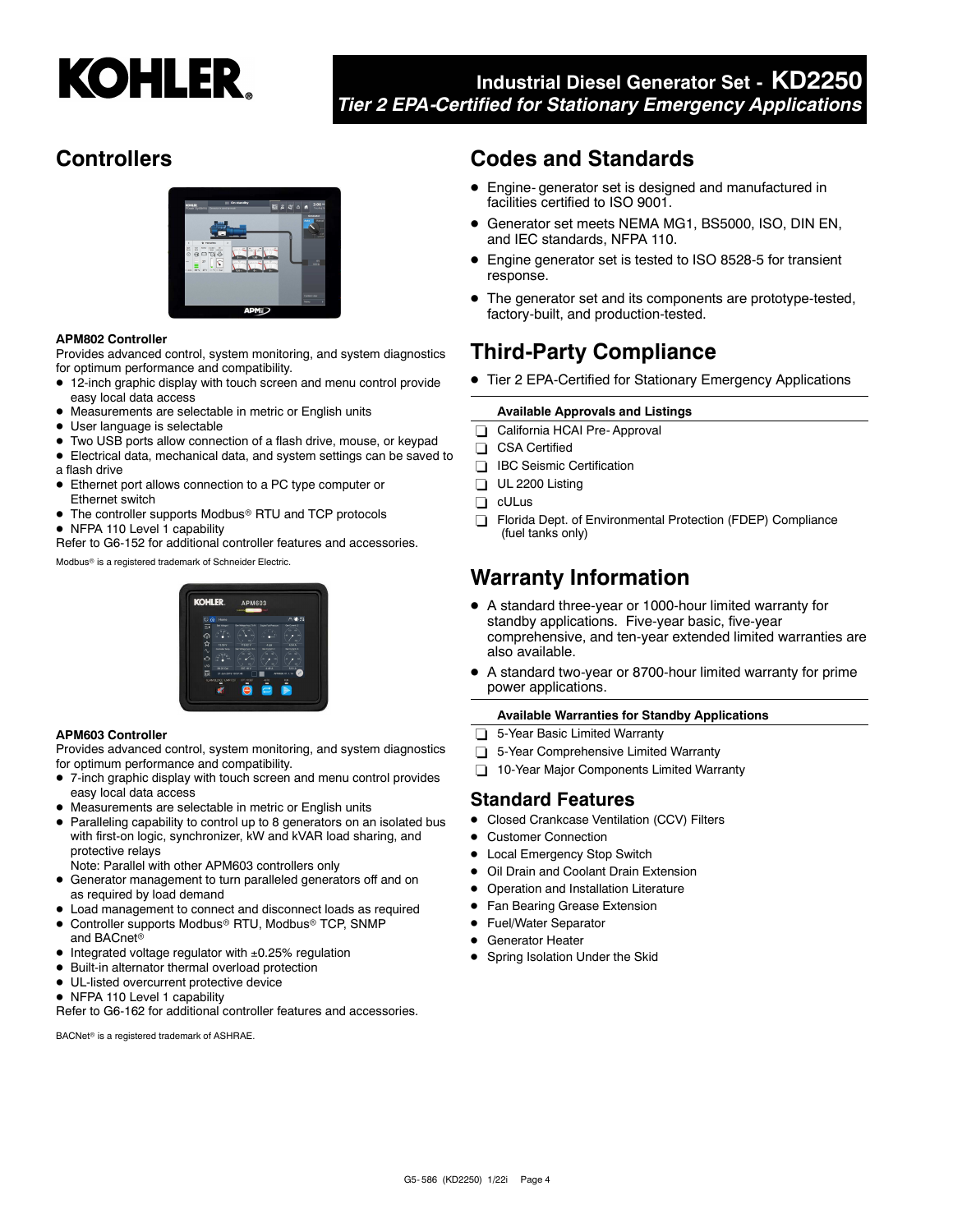

### **Available Options**

|                | <b>Circuit Breakers</b>                                                          | <b>Electrical System</b>                                                                            |
|----------------|----------------------------------------------------------------------------------|-----------------------------------------------------------------------------------------------------|
|                | Type<br>Rating                                                                   | Battery, AGM (kit with qty. 4)<br>⊔                                                                 |
| ப              | 80%<br><b>Magnetic Trip</b><br>Π                                                 | <b>Battery Charger</b><br>⊔                                                                         |
|                | Thermal Magnetic Trip<br>100%<br>$\Box$                                          | Battery Heater; 100 W, 120 V, 1Ph<br>ப                                                              |
|                | Electronic Trip (LI)<br>Operation                                                | <b>Battery Rack and Cables</b><br>❏                                                                 |
| ப              | <b>Electronic Trip with</b><br>Manual                                            | <b>Redundant Starters</b>                                                                           |
|                | Short Time (LSI)<br>Electrically Operated (for paralleling)                      | $\Box$                                                                                              |
|                | <b>Circuit Breaker Mounting</b>                                                  | <b>Fuel System</b>                                                                                  |
|                | <b>Generator Mounted</b>                                                         | <b>Flexible Fuel Lines</b><br>ப                                                                     |
| $\blacksquare$ | <b>Remote Mounted</b>                                                            | Restriction Gauge (for fuel/water separator)                                                        |
| ப              | Bus Bar (for remote mounted breakers)                                            | Literature                                                                                          |
|                | <b>Enclosed Remote Mounted Circuit Breakers</b>                                  | General Maintenance<br>$\blacksquare$                                                               |
| ப              | NEMA 1 (15-5000 A)                                                               | <b>NFPA 110</b><br>ப                                                                                |
|                | NEMA 3R (15-1200 A)                                                              | Overhaul                                                                                            |
|                | <b>Engine Type</b>                                                               | Production<br>⊔                                                                                     |
|                | KDxxxx Tier 2 EPA-Certified Engine                                               | <b>Miscellaneous</b>                                                                                |
|                | KDxxxx-F Fuel Optimized Engine                                                   | Air Cleaner, Heavy Duty (loose)<br>⊔                                                                |
|                | <b>Approvals and Listings</b>                                                    | Air Cleaner Restriction Indicator                                                                   |
|                | California HCAI Pre-Approval                                                     | Automatic Oil Replenishment System                                                                  |
|                | <b>CSA Certified</b>                                                             | Engine Fluids (oil and coolant) Added<br>Π                                                          |
|                |                                                                                  | Centrifugal Oil Filter Assembly                                                                     |
|                | <b>IBC Seismic Certification</b>                                                 | <b>Rated Power Factor Testing</b>                                                                   |
| ப              | UL 2200 Listing                                                                  |                                                                                                     |
| H              | cULus                                                                            | <b>Electrical Package (Requires Enclosure selection)</b>                                            |
| $\perp$        | Florida Dept. of Environmental Protection (FDEP) Compliance<br>(fuel tanks only) | Basic Electrical Package (select 1 Ph or 3 Ph)<br>$\blacksquare$                                    |
|                |                                                                                  | Wire Battery Charger (1 Ph)<br>ப                                                                    |
|                | <b>Enclosed Unit</b>                                                             | Wire Block Heater (select 1 Ph or 3 Ph)<br>ப                                                        |
|                | Sound Level 1 Enclosure/Fuel Tank Package                                        | Wire Controller Heater (1 Ph)<br>⊔                                                                  |
|                | Sound Level 2 Enclosure/Fuel Tank Package                                        | Wire Generator Heater (1 Ph)<br>ப                                                                   |
|                | <b>Open Unit</b>                                                                 | <b>Warranty (Standby Applications only)</b>                                                         |
| l I            | <b>Exhaust Silencer, Critical</b>                                                | 5-Year Basic Limited Warranty                                                                       |
| ப              | Exhaust Silencer, Hospital                                                       | 5-Year Comprehensive Limited Warranty<br>ப                                                          |
|                | Flexible Exhaust Connector, Stainless Steel                                      | 10-Year Major Components Limited Warranty<br>П                                                      |
|                | <b>Controller</b>                                                                | Other                                                                                               |
| ப              | Input/Output, Digital                                                            | ❏                                                                                                   |
|                | Input/Output, Thermocouple (standard on 4160 V and above)                        | ❏                                                                                                   |
|                | Load Shed (APM802 only)                                                          |                                                                                                     |
| ΠI             | <b>Manual Key Switch</b>                                                         |                                                                                                     |
|                | Remote Emergency Stop Switch                                                     |                                                                                                     |
|                | Lockable Emergency Stop Switch                                                   | <b>Dimensions and Weights</b>                                                                       |
|                | Remote Serial Annunciator Panel                                                  | Overall Size, max., L x W x H, mm (in.):<br>6957 x 2852 x 3307                                      |
|                | <b>Cooling System</b>                                                            | $(273.9 \times 112.3 \times 130.2)$<br>Weight, radiator model, max. wet, kg (lb.):<br>27033 (59598) |
| ப              | Block Heater; 9000 W, 208 V, (Select 1 Ph or 3 Ph) *                             |                                                                                                     |
|                | Block Heater; 9000 W, 240 V, (Select 1 Ph or 3 Ph) *                             |                                                                                                     |
| $\mathbf{L}$   | Block Heater; 9000 W, 380 V, 3 Ph *                                              |                                                                                                     |
| ப              | Block Heater; 9000 W, 480 V, (Select 1 Ph or 3 Ph) *                             |                                                                                                     |
|                | * Required for Ambient Temperatures Below 10°C (50°F)                            |                                                                                                     |
|                |                                                                                  | Н                                                                                                   |
|                |                                                                                  |                                                                                                     |



NOTE: This drawing is provided for reference only and should not be used for planning installation. Contact your local distributor for more detailed information.